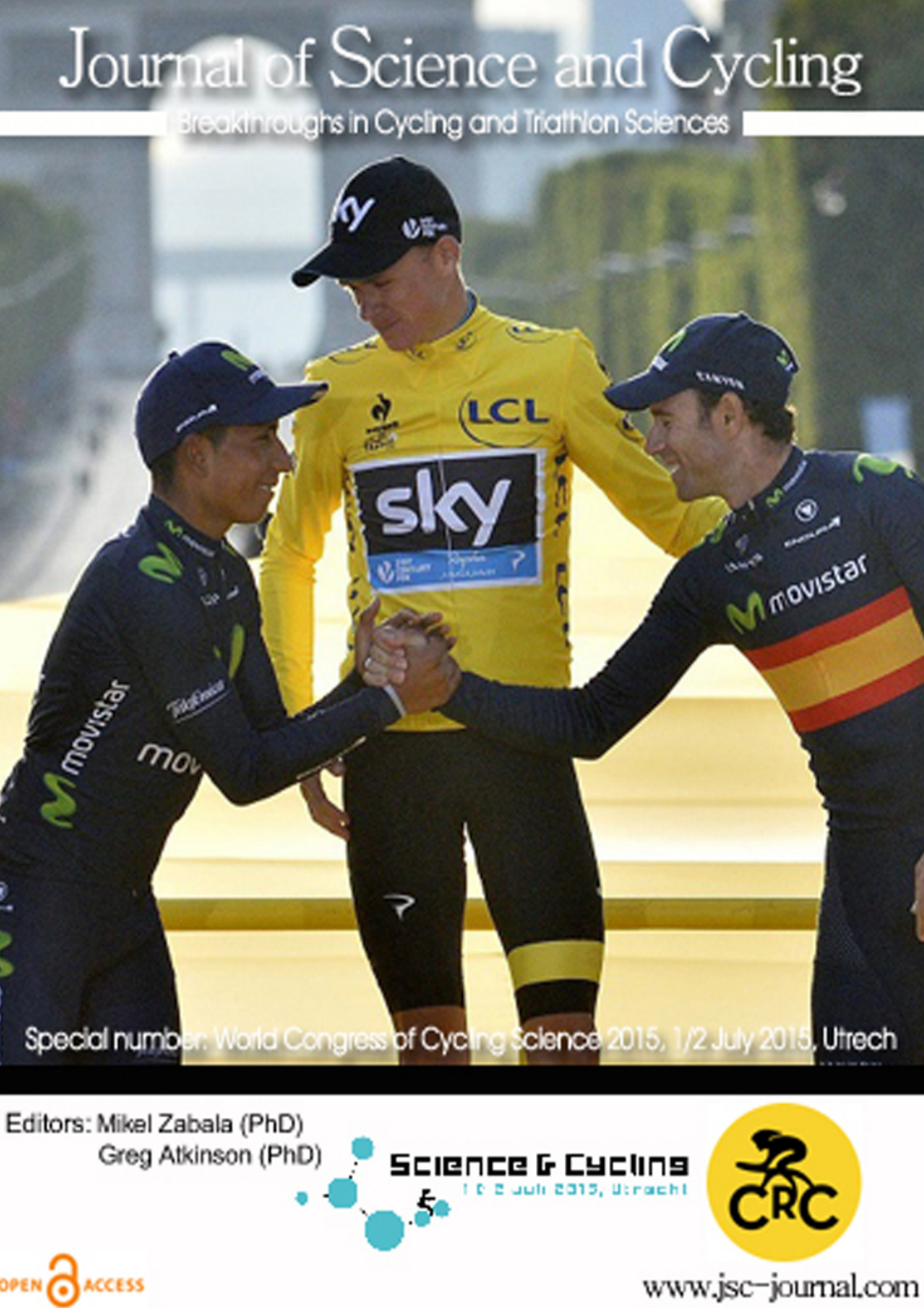## Power-velocity curve: relevance of the SRM Ergometer for simulated cycling performance and constant duration tests

**Albert Smit** \***, Felix Wolbert and Florentina J. Hettinga**

## **Abstract**

**Introduction**: When trying to obtain cycling performance capacity, a controlled laboratory setting is required to obtain valid and reliable results [1]. Ecological validity is important, as several studies found poor agreement between lab and field time trials [2,3]. To perform realistic time trials on an ergometer, it is important that the cyclist is able to 1) choose its own cadence, 2) that the ergometer accounts for changes in kinetic energy and 3) the ergometer accounts for the non-linear relation between air-frictional forces and velocity. The SRM Ergometer has a free mode with a gear box and a big flywheel, so requirements 1 and 2 are fulfilled. It is unknown if the brake algorithm of the ergometer is linear or non- linear and how this mimics real life cycling. The aim of the present study is therefore to determine the relationship between the mechanical power output and the velocity in the SRM ergometer compared to cycling on a velodrome.

**Methods**: The relation between mechanical power output and velocity in incremental cycling on an SRM Ergometer (2Hz sampling rate) was determined with the ergometer set in the "Open End Test" mode, which allows the cyclist to freely choose his gear and self-select his pace. Power output and velocity were collected over 30 s intervals of steady state cycling per stage, resulting in the power-velocity curve. The SRM Ergometer was propelled using a dynamic calibration rig to simulate a pedalling cadence ranging from 60-160 rpm, with 10 rpm steps through gears 7- 12 of the Rohloff nave. The rig was attached to the crank of the SRM Ergometer via a counterbalanced double universal joint. The axle was centred at the bottom bracket of the SRM Ergometer and attached to the crank at the position of the left pedal. By upshifting gears and increasing cadence, a range of velocities and accompanying power outputs could be evaluated. The calibration rig was powered by a 3 Ph – AC electro motor with a maximum power output of 2.2 kW. Data of 2 elite track pursuit cyclists were obtained for comparison with the ergometer. Cyclist 1 rode in standard position and cyclist 2 in aerodynamic position on a 250 m indoor velodrome in Alkmaar, the Netherlands, with an air density of 1.19 and 1.20 kg.m3 respectively. The track bikes were equipped with a SRM 7 track system. Sample rate was set at 2 Hz. Two laps at six different velocities were cycled, starting at 30 km/h with an increase in velocity of 5 km/h to 55 km/h. For SRM ergometer cycling as well as for track cycling, trend lines were added based on least-squares fit, and coefficients of determination were obtained. The best fits were used to predict power output at fixed speeds between 25 and 60 km/h for the ergometer and track cyclists. From these data Pearson product-moment correlation coefficient and absolute and relative differences in power output between the ergometer and track cyclist were determined Purpose: The objective of this study was to determine if exercise mode played a part in the acute immune responses to exercise.

**Results**: Power fit trend lines were found to resemble the best fit for the power-velocity curve for both the SRM Ergometer as well as in the real world situation (see Figure 1). This indicates that the SRM Ergometer uses a nonlinear instead of a linear breaking algorithm, related to the velocity of the flywheel. The correlation for the predicted power output at fixed speeds was perfect (r=1.000) between the SRM ergometer and both cycling position on the track, with a standard error of the estimate of 1.64 and 2.96 respectively for standard and aero position. At high velocities, the SRM Ergometer required a similar power output as standard cycling but a higher power output than required in track cycling in aero position at the same velocity (see Table 1).

**Conclusion**: The non-linear power-velocity curve of the SRM Ergometer that closely resembles the power-velocity curve of track cycling indicates that it mimics real life cycling behaviour and that it therefore could be used to simulate free ride efforts like time trials and constant duration tests to determine mean maximal power output. However, one must be cautious to use the velocity measured by the ergometer to predict field performance, as at the same power output the speed on the track is higher in aero position.